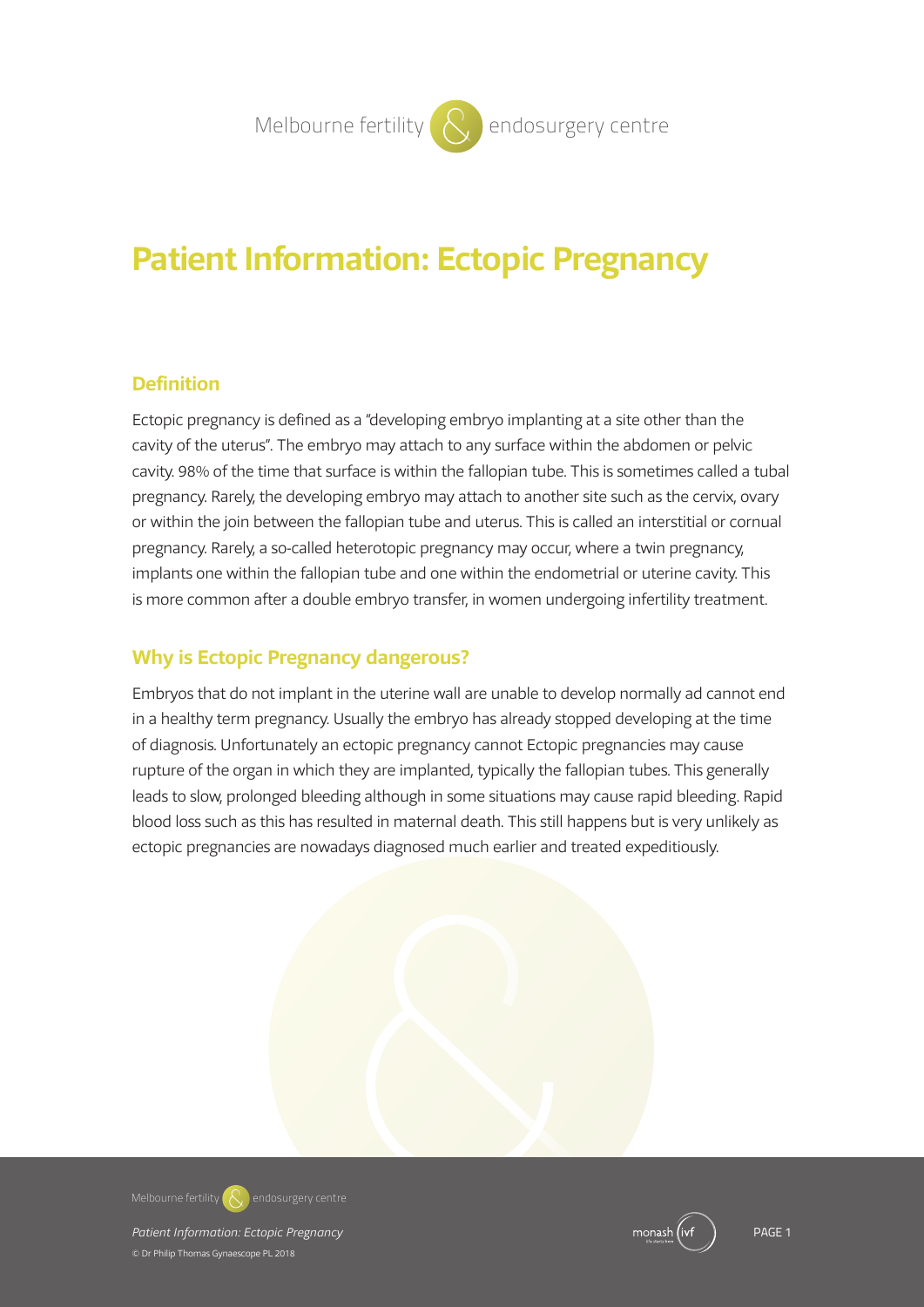# **What causes Ectopic Pregnancy?**

The following factors have been identified as causes of ectopic pregnancy. Sometimes more than one, or none, may apply:

- 1. Abnormalities of the fallopian tubes. If the fallopian tubes are damaged or abnormal as a result of previous infection (typically pelvic inflammatory disease) endometriosis, surgery, tumours or rarely due to malformations present since birth there is an increased risk of ectopic pregnancy. Surgery to reconstruct the fallopian tubes after tubal ligation can also increase the risk of ectopic pregnancy. The previous infection concerned, may not have been noticed by the patient.
- 2. Previous ectopic pregnancies. The base line risk of ectopic pregnancy is around 1:100 however this increases to 1:10 if a previous ectopic pregnancy has been diagnosed.
- 3. Previous genital or pelvic infections. Pelvic infections, Gonorrhea or Chlamydia are a major cause of tubal problems, scarring and adhesions, which increase the risk of ectopic pregnancy. Note that conditions such as appendicitis and endometriosis can do likewise.
- 4. The incidence of ectopic pregnancy high in women with infertility most likely due to an increased incidence of tubal abnormalities. Fertility drugs may also increase the risk in this population.
- 5. Multiple sexual partners. Having more than one sexual partner is associated with an increased risk of pelvic infection and therefore an increased risk of ectopic pregnancy.
- 6. IVF treatment (in vitro fertilization). This is associated with both an increased risk of ectopic and heterotopic pregnancy.
- 7. Tubal ligation. Tubal ligation is a surgical procedure in which the fallopian tubes have been cut, clamped or burnt in order to prevent further pregnancies. Since the tube is made of living tissue, sometimes a tiny hole occurs adjacent to the point of occlusion, which means that a pregnancy is possible. A pregnancy in this case, is commonly within the fallopian tube hence an ectopic pregnancy. The risk of an ectopic pregnancy after tubal ligation does not decrease with a period of time.

*Patient Information: Ectopic Pregnancy* PAGE 2 **Melbourne fertility endosurgery centre**

© Dr Philip Thomas Gynaescope PL 2018

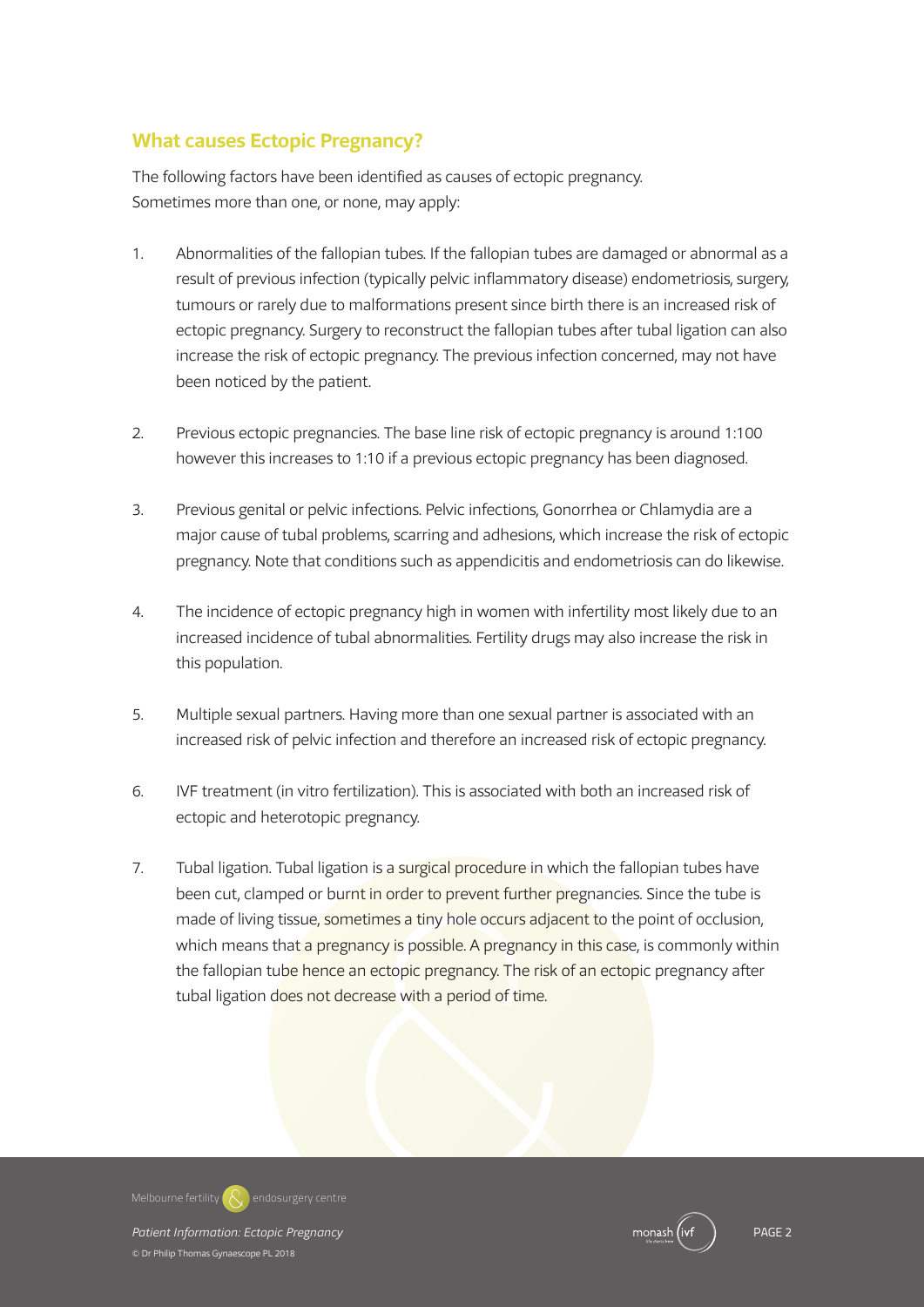- 8. Intrauterine contraception devices.Women who become pregnant whilst using an IUD have a slightly higher risk of ectopic pregnancy. This means not that ectopic pregnancies are more common however a greater proportion of pregnancies are ectopic in this situation.
- 9. Smoking

## **Ectopic Pregnancy Symptoms: How might I know that I have an Ectopic?**

The most common symptoms of ectopic pregnancy include, abdominal pain, a missed or altered last period, vaginal bleeding which may be minimal in combination with symptoms of early pregnancy such as breast tenderness, frequent urination or nausea.

In days gone by ectopic pregnancies more frequently presented after collapse of the patient due to blood loss, but thankfully this is now rare. The most common symptoms are slight abdominal pain, an abnormal period, and a slowly rising beta hCG, (pregnancy hormone.) Around 50% of women have no symptoms until the fallopian tubes bleeds.

## **What are the consequences of Ectopic Pregnancy?**

Ectopic pregnancies can sometimes resolve on their own, however, the consequence of an ectopic not resolving and progressing to rupture or intra abdominal bleeding is so severe that waiting for an ectopic pregnancy to resolve is not recommended treatment. As soon as an ectopic pregnancy is diagnosed it should be treated.

# **Ectopic Pregnancy diagnosis**

Ectopic pregnancy can be difficult to diagnose. Sometimes, they form when the pregnancy is so early that they cannot be seen on an ultrasound. However a combination of Beta hCG, blood tests, ultrasound and examination are helpful. Sometimes a laparoscopy is required to diagnose an ectopic pregnancy.

**Melbourne fertility endosurgery centre**

**Patient Information: Ectopic Pregnancy Properties and Containing Containing Containing PAGE 3 And 2012 12:30 PAGE 3** © Dr Philip Thomas Gynaescope PL 2018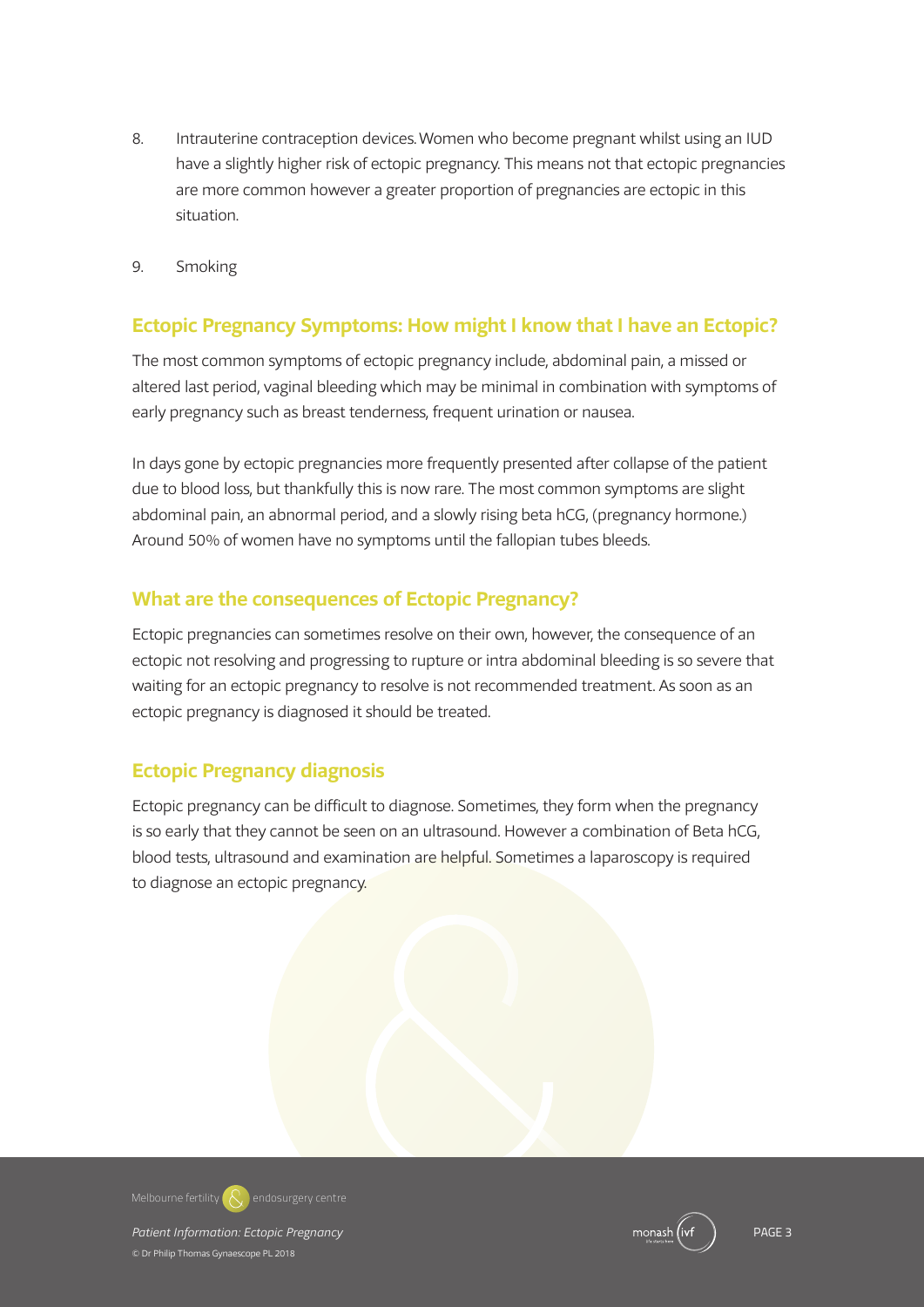### **Ectopic Pregnancy treatment**

An ectopic pregnancy must be treated in order to stop its growth and prevent complications. Treatment is broadly divided into medical treatment and surgical treatment.

#### 1. MEDICAL TREATMENT

 Methotrexate is a very successful treatment for ectopic pregnancy. If you use Methotrexate an ectopic pregnancy must fulfill several criteria, which I will explain to you. Therefore Methotrexate is not appropriate in all the patients. However it can be a useful way of causing an ectopic pregnancy to resolve without surgery.

#### 2. SURGICAL MANAGEMENT

 Surgery is still the mainstay for treatment of ectopic pregnancies. This should invariably be done via a laparoscope. A skilled surgeon can deal with even a ruptured ectopic pregnancy, where there is a lot of intra abdominal blood, laparoscopically. It should rarely or never be needed to perform a laparotomy on someone with an ectopic pregnancy. Sometimes, Methotrexate treatment may fail, resulting in subsequent surgical treatment. It is important to realize, that this is not so much a failure of treatment or reflecting a poor treatment choice however this reflects appropriate judgment when the desired response to Methotrexate is not gained.

## **Will my fallopian tube be removed?**

During surgery it is sometimes possible to remove an ectopic pregnancy from the tube (called salpingostomy). It is nice to perform this if the woman would like to become pregnant in the future, however this is not always possible as the tube is usually extensively damaged by the ectopic pregnancy. In most cases, mainstream management is removal of the fallopian tube. It is important to remember, that a fallopian tube affected by an ectopic pregnancy, is rarely of use in the future and will probably cause further ectopic pregnancies on that side.

## **Consequences of removing a fallopian tube**

Surprisingly, removal of a single fallopian tube does not greatly decrease fertility. I am often asked if it means a woman can only fall pregnant every second month, however the fallopian tube on the opposite side is easily able to reach across the pelvis to pick up eggs from the other ovary.When the ectopic pregnancy is diagnosed and removed surgically, the ovary of the same side is left intact. It is surprising, that in around 10-20% of cases, one sees an ovarian cyst, from which the lady ovulated in order to form the pregnancy on the opposite side to the ectopic pregnancy proving this point.

**Melbourne fertility endosurgery centre**

**Patient Information: Ectopic Pregnancy Properties and Containing Patient Containers PAGE 4** PAGE 4 © Dr Philip Thomas Gynaescope PL 2018